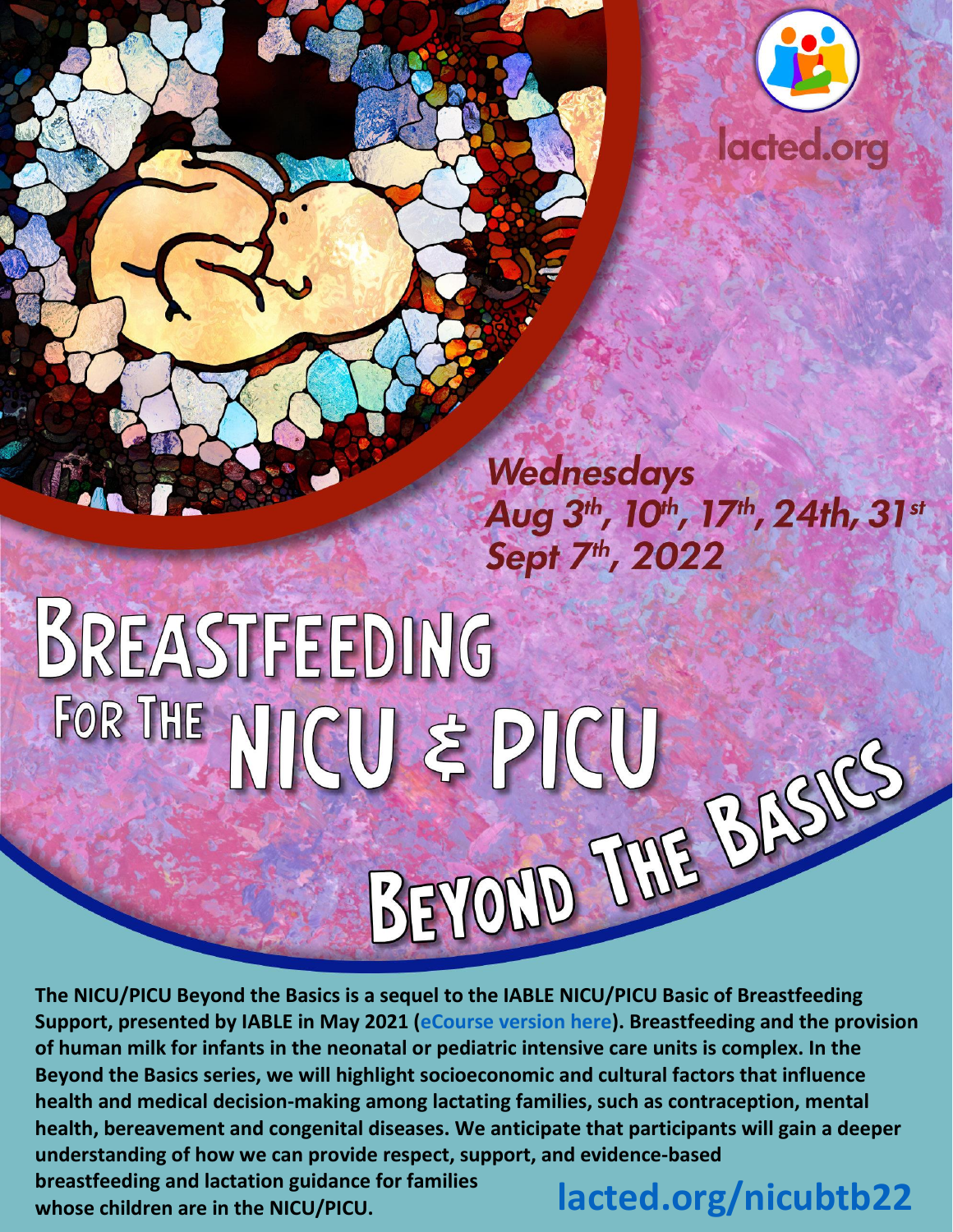# **Breastfeeding for the NICU & PICU Beyond the Basics Webinar August, September 2022**

# **Program Schedule**

# **Day 1 - Wed August 3rd, 2022**

Times are CDT/GMT-5 DST

| <b>Time</b>      | <b>Material</b>                           | <b>Speaker</b>         |
|------------------|-------------------------------------------|------------------------|
| 8:45-9:00 am     | Welcome/Introductions                     |                        |
| $9-10:15$ am     | <b>Equity and Cultural Considerations</b> | Lou Hart MD            |
|                  |                                           | Lindsay Hart MD        |
| 10:15-10:30 am   | <b>Break</b>                              |                        |
| $10:30-11:30$ am | <b>Parental Mental Health</b>             | Elisabeth Schneider MD |
|                  |                                           | Noa Fleiss MD, MPH     |
| 11:30 - Noon     | Hyperlactation                            | Anne Eglash MD, IBCLC  |

## **Day 2 - Wed August 10th, 2022**

#### Times are CDT/GMT-5 DST

| <b>Time</b>       | <b>Material</b>                          | <b>Speaker</b>        |
|-------------------|------------------------------------------|-----------------------|
| 8:45-9:00 am      | Welcome/Introductions                    |                       |
| $9:00 - 10:00$ am | Low Milk Production for the NICU/PICU    | Anne Eglash MD, IBCLC |
|                   | Parent                                   |                       |
| 10:00 -10:30 am   | A Tour of Breast Pumps                   | Anne Eglash MD, IBCLC |
| 10:30 - 10:45 am  | <b>Break</b>                             |                       |
| 10:45 - 11:45 pm  | Breast/Nipple Pain, Inflammation, Breast | Anne Eglash MD, IBCLC |
|                   | <b>Infections</b>                        |                       |

## **Day 3 - Wed August 17th, 2022**

#### Times are CDT/GMT-5 DST

| Time              | <b>Material</b>                        | <b>Speaker</b>         |
|-------------------|----------------------------------------|------------------------|
| $8:45-9:00$ am    | Welcome/Introductions                  |                        |
| $9:00 - 10:00$ am | Bereaved families in the NICU/PICU     | Susan Urbanski         |
| 10:00 - 10:15 am  | Break                                  |                        |
| 10:15 -11:30 am   | Contraception for the Lactating Person | Wesley Nilsson MD, MBA |

## **Day 4 - Wed August 24th, 2022**

Times are CDT/GMT-5 DST

| <b>Time</b>        | <b>Material</b>                            | <b>Speaker</b>                    |
|--------------------|--------------------------------------------|-----------------------------------|
| 8:45-9:00 am       | Welcome/Introductions                      |                                   |
| $9:00 - 10:00$ am  | Management of Medical Problems &           | Eliza Myers MD, IBCLC             |
|                    | Lactation for the Short-Term Stay Infant   |                                   |
| 10:00 - 10:15 am   | <b>Break</b>                               |                                   |
| $10:15 - 11:15$ am | Preparing for Discharge for the NICU Grad, | Nancy Wight MD, FABM, FAAP, IBCLC |
|                    | While Optimizing Breastfeeding             |                                   |
| $11:15 - N$ oon    | Prenatal Preparation for the High-Risk     | Stephanie Attarian MD, IBCLC      |
|                    | <b>Pregnant Person</b>                     | Lili Simon MD, IBCLC              |